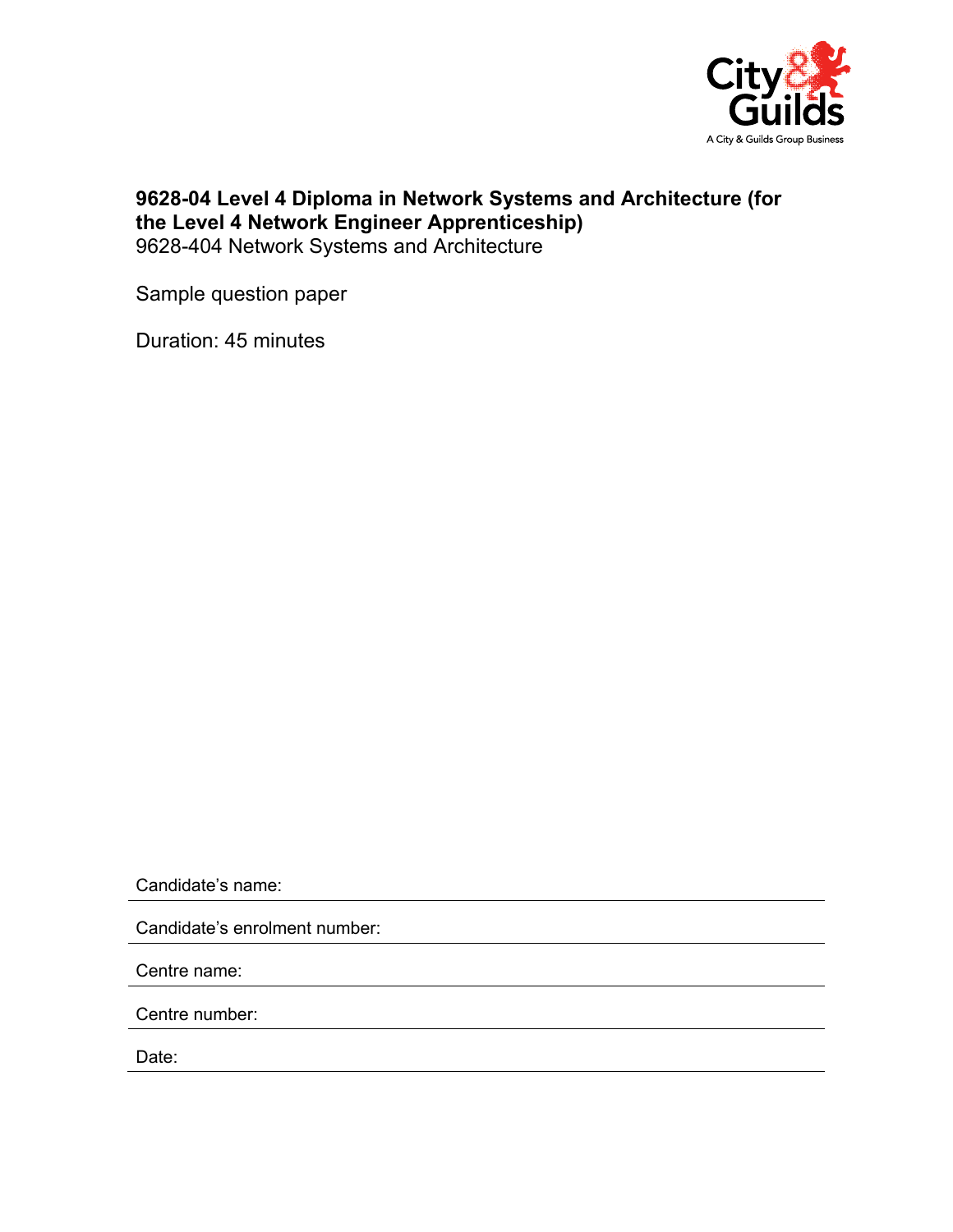- 1 Which one of the following components has the **least** impact on the performance of a database server?
	- a. CPU.
	- b. Memory.
	- c. SATA bus.
	- d. Hard disk I/O.
- 2 Which one of the following has the **greatest** impact when optimising an application server?
	- a. Hard disk size.
	- b. Display adapter type.
	- c. CMOS capacity.
	- d. Multiple CPU cores.
- 3 Which one of the following is the **most** important to consider when building a test server that can be booted up to run multiple operating systems?
	- a. Memory allocation.
	- b. File formatting.
	- c. CPU allocation.
	- d. Disk partitioning.
- 4 Which one of the following is of **critical** importance when upgrading a server?
	- a. CPU check.
	- b. Verified backup.
	- c. Memory check.
	- d. Incremental backup.
- 5 Why would NAT be configured on a server?
	- a. To aggregate IP addresses.
	- b. To automatically allocate IP addresses.
	- c. To map internal to external IP addresses.
	- d. To translate domains to IP addresses.
- 6 Which one of the following ICMP utilities can be used to check that a remote server is reachable from a workstation?
	- a. tcpdump.
	- b. netstat.
	- c. iostat.
	- d. ping.
- 7 Which one of the following is a kernel based HyperVisor?
	- a. HyperVisor Type 1.
	- b. HyperVisor Type 2.
	- c. Bare-metal.
	- d. Hardware virtualisation engine.
- 8 Which one of the following is a HyperVisor feature that allows a virtual machine (VM) to use more memory space than the physical host has available?
	- a. Memory overcommit.
	- b. Dynamic memory.
	- c. Memory compression.
	- d. Transparent memory page sharing.
- 9 Which one of the following is an enhancement of virtualisation technology in which a guest OS is recompiled prior to installation inside a virtual machine?
	- a. Full virtualisation.
	- b. Null virtualisation.
	- c. Partial virtualisation.
	- d. Para virtualisation.
- 10 Which one of the following is a disadvantage of partitioned machines running on HyperVisor Type 1?
	- a. Limited multi-user access.
	- b. A single point of failure.
	- c. Limited multi-OS access.
	- d. Running parallel CPU processes.
- 11 Which one of the following components requires configuring when implementing virtualisation?
	- a. User access.
	- b. Kernel execution.
	- c. Storage quota.
	- d. CPU utilisation.
- 12 Which one of the following is a feature of centralised administration as a shared network service?
	- a. Enables users to set up duplicate services as they require.
	- b. Improves efficiency by using economies of scale.
	- c. Allows peer to peer networking.
	- d. Gives users full local control.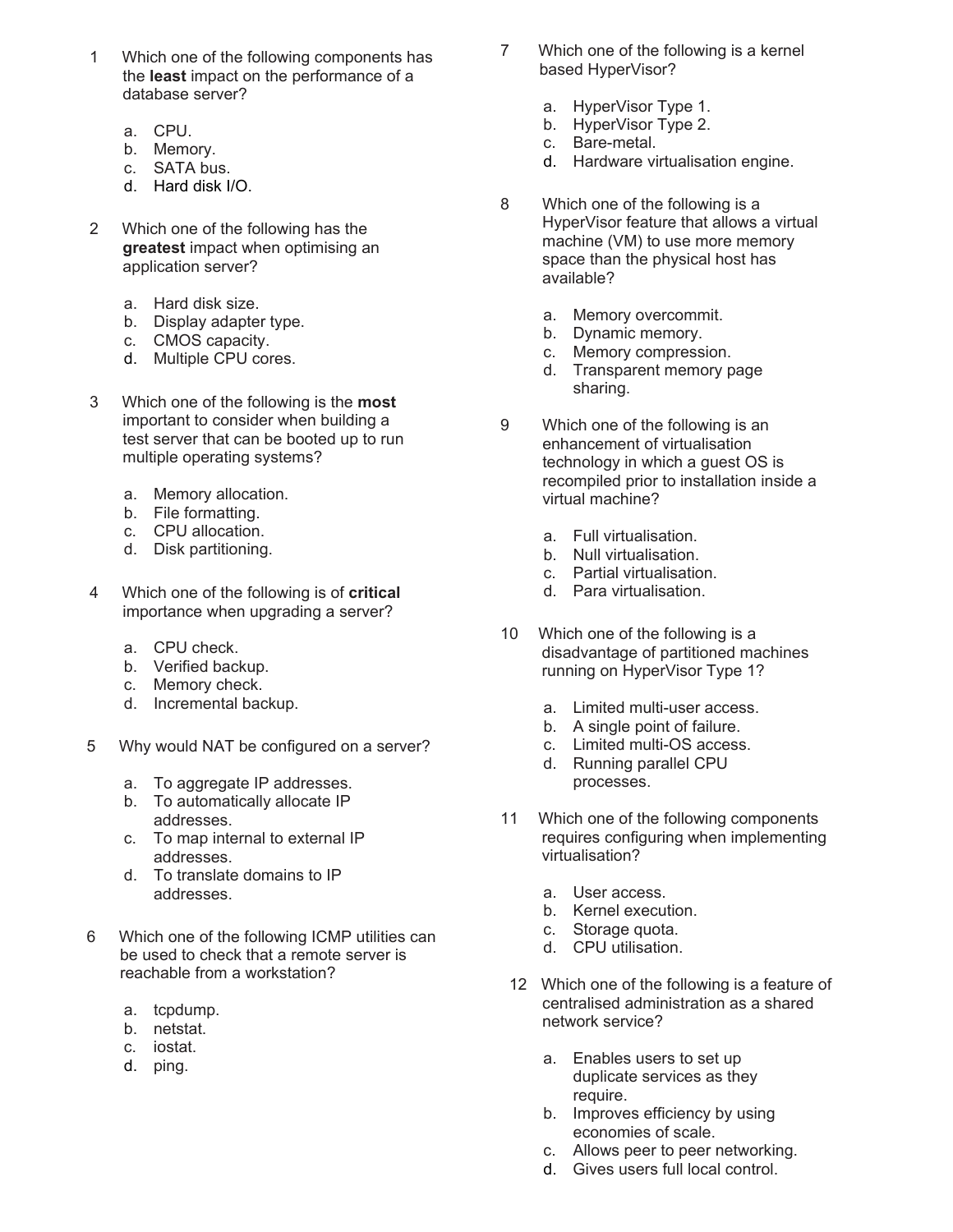- 13 Which one of the following is the **best** disaster recovery strategy for a high availability server to mitigate a fire involving the server?
	- a. Geographically dispersed failover servers.
	- b. Data backups stored at the same location.
	- c. Geographically dispersed data backups.
	- d. Failover server at the same location.
- 14 Which one of the following file systems is supported by **all** major platforms?
	- a. NTFS
	- b. FAT
	- c. HDFS
	- d. APFS
- 15 Which one of the following is the DNS record that stores the IPv6 address?
	- a. A
	- b. AAAA
	- c. LOC
	- d. CAA
- 16 Which one of the following is the **main** reason for using middleware?
	- a. To conduct data replication between systems.
	- b. To provide an interface between two different applications.
	- c. To conduct remote procedure calls between systems.
	- d. To provide transaction processing between two different applications.
- 17 Which one of the following is the **main** benefit of server workload balancing?
	- a. To increase connectivity.
	- b. To optimise response time.
	- c. To increase configuration settings.
	- d. To optimise resource utilisation.
- 18 Which one of the following is a drawback of server workload balancing?
	- a. Increased latency.
	- b. Increased overload.
	- c. Increased response time.
	- d. Increased points of failure.
- 19 Which one of the following server types utilises workload balancing?
	- a. NAT server.
	- b. DHCP server.
	- c. Web server.
	- d. Active Directory server.
- 20 Which one of the following is the **most** appropriate offline storage solution for retaining data that is no longer used by an organisation?
	- a. Archival storage.
	- b. Network attached storage.
	- c. Storage area network.
	- d. Public cloud based storage.
- 21 Which one of the following cloud based technologies can be used by an organisation to allow interaction between internal and external individuals?
	- a. Community.
	- b. Private.
	- c. Public.
	- d. Hybrid.
- 22 Which one of the following storage protocols requires IP tunnelling to be used on a TCP/IP network?
	- a. iSCSI
	- b. FCP
	- c. NFS
	- d. SMB
- 23 Which one of the following RAID configurations can continue working if one disk drive fails?
	- a. RAID 0
	- b. RAID 1
	- c. RAID 2
	- d. RAID 5
- 24 Which one of the following is **most** likely to cause a complete mechanical hard disk failure?
	- a. Power outage.
	- b. Data fragmentation.
	- c. Rough handling.
	- d. Corrupted software.